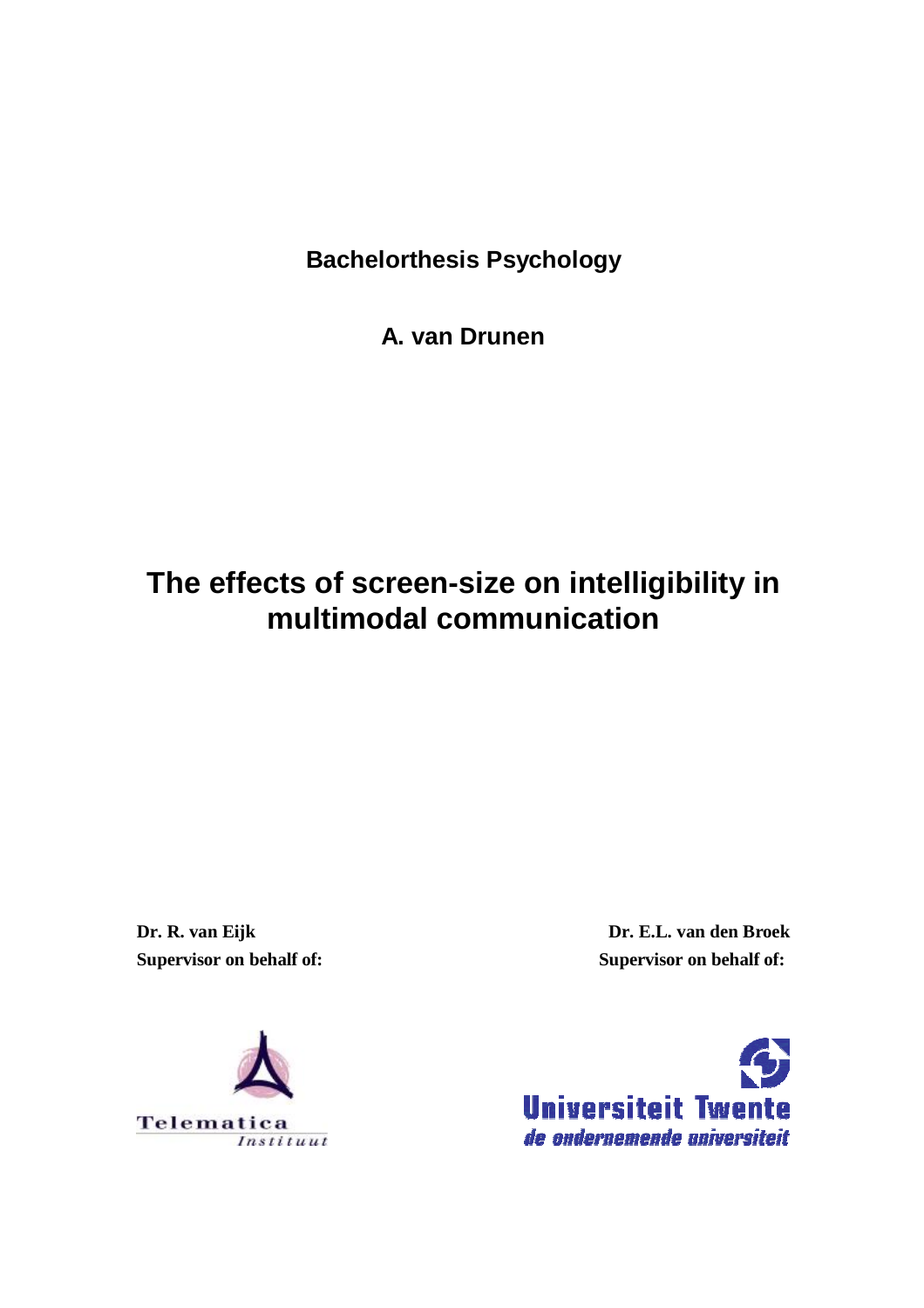



# **The effects of screen-size on intelligibility in multimodal communication**

A. van Drunen (s0063703) [a.vandrunen@student.utwente.nl](mailto:a.vandrunen@student.utwente.nl)

# **ABSTRACT**

This study shows screen size has a profound effect on the integration of multimodal (visual and auditory) stimuli. This was measured by the intelligibility of a video-listening test for three screen sizes: mobile phone, PDA and PC monitor. This study indicated larger effects of a temporal latency of 250ms for the largest screen size. These results are used in the context of mobile video telephony. The possible benefits, restrictions and improvements are discussed for this technique based on the findings of this study.

#### **1. Introduction**

Person-to-person mobile video telephony is nowadays available to many consumers, due to the growing availability of 3G networks and services and the increasing abilities of new mobile phones. Despite this growing availability, the use of mobile video telephony still lacks success, while several benefits from using this type of communicative medium can be expected. These benefits are mainly in social communication. Mobile video telephony is said to create a greater connectedness between its users, enhancing the social and emotional aspects of communication (Short, Williams, & Christie, 1976). Ethnographic research agrees with this and shows that the current use of mobile video telephony is in functional talk (22%), in showing objects (28%), and primarily in social and emotional small talk (50%) (O'Hara, Black, & Lipson, 2006). On functional talk, some evidence shows that primarily for complex tasks, task efficiency is enhanced by video (Kraut, Gergle, & Fussell,

2002). For showing objects, conversational effectiveness is increased by having visual information about objects (Whittaker, 2003).

These benefits cannot be seen without a comparison to the accompanying costs. These costs are, besides the (decreasing) financial costs, the difficulties of using mobile video telephony. These difficulties can be explained in social and practical barriers of use; e.g. privacy issues (O'Hara et al., 2006). These costs of mobile video telephony can be reduced by technical innovations, and reducing the costs can be an important solution to increasing the use of the extra visual modality in communication. However, reducing the costs does not seem to have done the trick for mobile video telephony, indicating the current benefits might not be as salient as expected. Therefore this paper will elaborate on the possible benefits of an extra visual modality, considered within the constraints that stem from the current mobile telephones.

Research on multimodal perception gives an overview of the benefits of the visual modality for communication. Many studies have shown an advantage of multimodal perception over unimodal perception. For example, the visualauditory modalities are complementary on individual phonetic features (Robert-Ribes, Schwartz, Lallouache, & Escudier, 1998) and are synergetic: combined auditory-visual perception is superior to perception through either audio or vision alone (Erber, 1975); i.e., the whole is more than the sum of its parts. This synergy is especially salient in noisy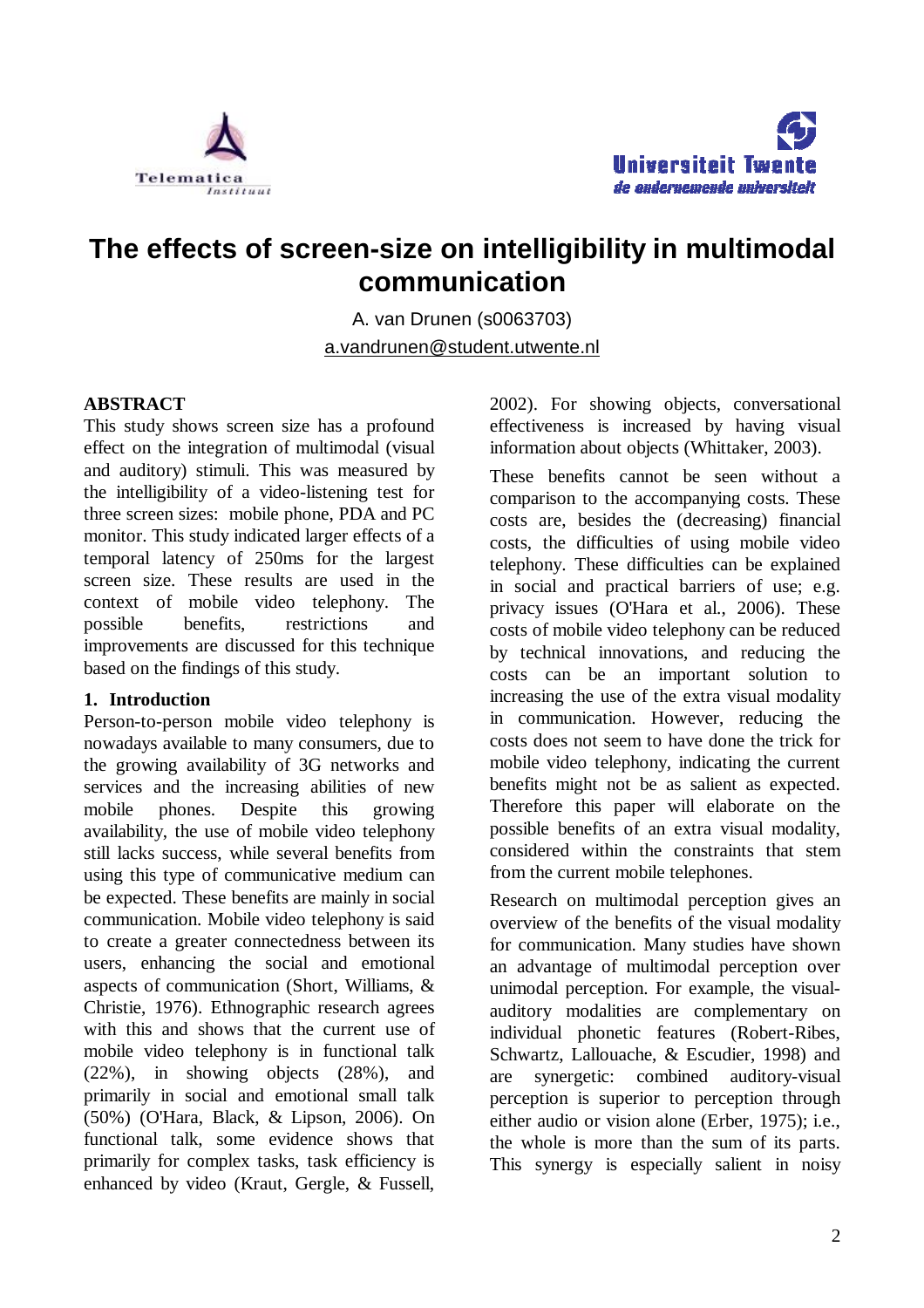surroundings, where the bimodal advantage can become as large as a 39% increase on intelligibility (Risberg & Lubker, 1978). Effects on memory and emotion have also been shown: adding visual gestures to auditory speech improves the quality of the memory for speech (Kelly, Barr, Church, & Lynch, 1999). Moreover, both modalities supply complementary information about emotions, which are effectively combined (De Gelder & Vroomen, 2000). The latter can be seen as an explanation for the main use of mobile-video telephony for social and emotional talk. A larger body of evidence thus supports the notion that multimodal communication is superior to unimodal communication.

Seen within the context of the mobile device, some restrictions may be imposed on these bimodal advantages. This might prevent mobile video telephony from obtaining the wanted optimal levels of communication as with the reported high levels of synergy for intelligibility, or the mentioned advantages for emotional communication (De Gelder & Vroomen, 2000) and task efficiency (Kraut et al., 2002). Several factors are expected to be of influence, among which are bimodal issues (i.e., spatial coherence, source coherence and temporal coherence), auditory issues, and visual issues. This triplet of factors is discussed in the following paragraph.

# **1.1 Issues in bimodal communication**

The next section will give an overview of the issues which might prevent mobile video telephony from obtaining optimal levels of communication concerning intelligibility, emotion or task efficiency, starting with the bimodal issues of spatial coherence, source coherence and temporal coherence.

Spatial coherence; i.e., a heard sound is attributed to a seen object. This is also known as the ventriloquism effect (Vroomen & De Gelder, 2004) and should be sufficient in order to ascribe the heard speech to the seen face. In the most common usage setting, with the image at the same location as the sound, this will almost always be the case. In less common settings, for example when the user is wearing

a single-ear headset, this effect may disappear, though the effect is usually found to be very robust (Bertelson, Vroomen, & De Gelder, 1997).

Source coherence; i.e., two sources behave in a way that a heard stimuli is ascribed to them both. This coherence should be sufficient in order to prevent a McGurk effect (McGurk & MacDonald, 1976) from occurring. This effect occurs when the visual source and the auditory source do not behave equally (e.g., the lips move different from the sound). This is unlikely to become a problem, since the modalities are both taken from the same source. Though exceptions can exist, for example when the image quality is reduced due to connectivity loss.

Temporal coherence; i.e., different events take place at (almost) the same time and are thus seen as one stimuli, between the auditory and visual modalities should be within sufficient ranges. Summerfield (1992) concludes an auditory delay of at most 80ms has no effects on intelligibility, though researchers differ on the amount of auditory delay that has an effect (e.g., Dixon & Spitz, 1980). Most differences come from different stimuli and methods. These differences highlight the possibility of a specific temporal range for mobile video telephony, for example due to an interaction between screen size and the just-noticeabledifference level of video delay. Because of technical difficulties a delay may occur quite often for either modality, which makes the temporal range very relevant for achieving optimal bimodal communication. Depending on the coding methods, traffic congestion, and network capacity (i.e., speed) the video delay is general between a few tens to several hundreds of millisecond (Basso, 2006).

Within the auditory issues, auditory stimulus quality is often a problem which prevents the mobile video telephone from being used in noisy surroundings like bars (O'Hara et al., 2006), while in these settings the bimodal synergy should be most salient. Many specific factors influence the auditory stimulus quality, such as the range of frequency or the volume.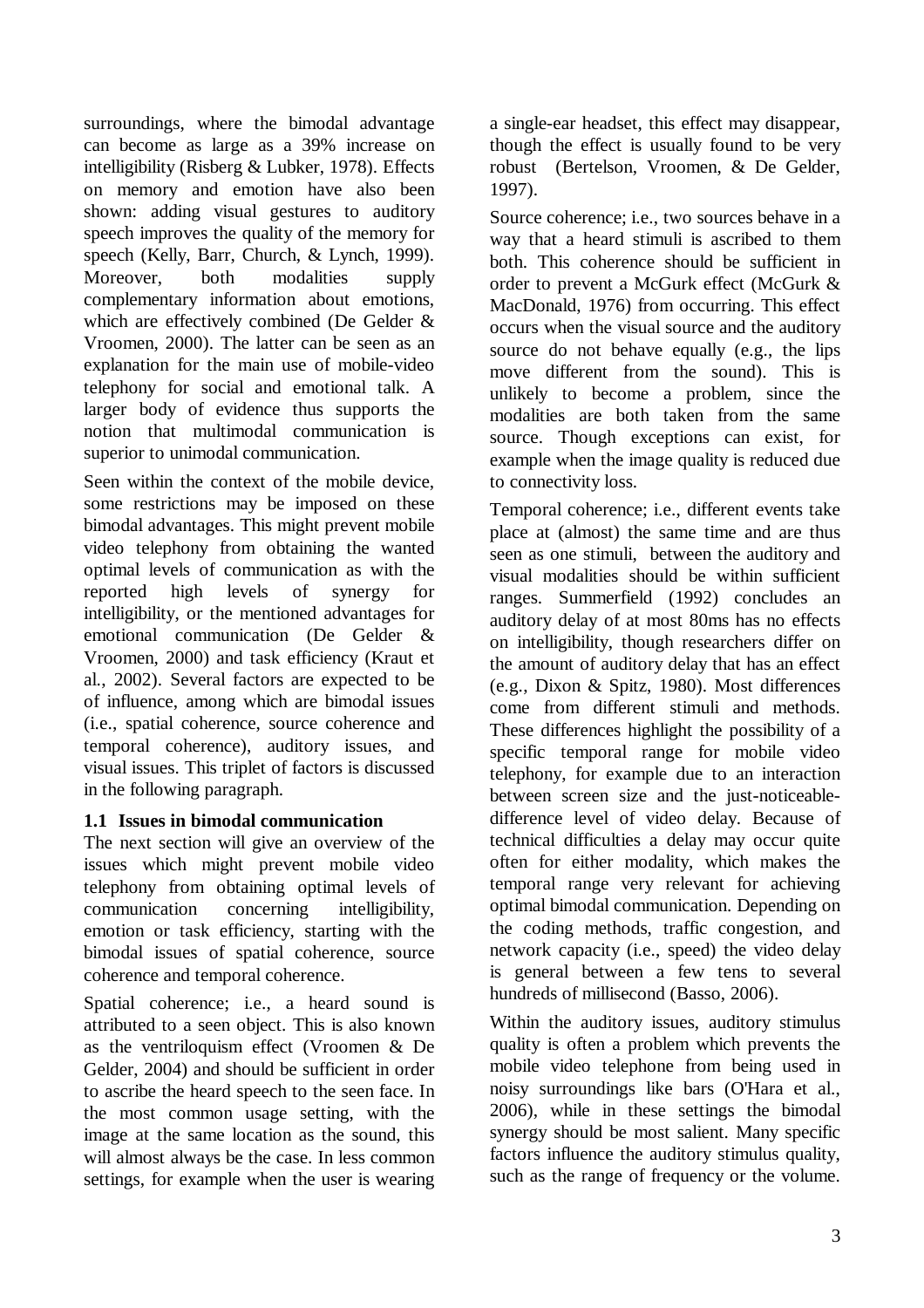A comprehensive review of these factors is beyond the scope of this paper.

Concerning the issues specific to the visual modality, the following are expected: temporal frequency, spatial resolution, screen size, noise and zoom-level. Temporal frequency and spatial resolution can be at low levels before decreasing intelligibility: a 25Hz temporal frequency (Vitkovitch & Barber, 1996) and 32x32 spatial resolution (Brooke & Templeton, 1990). But these experiments leave out the relationship with the screen size, which influences the total image quality. A small spatial resolution might be, dependable on the screen size, better explained as a noisy stimulus. Noise has also been investigated by blurring the visual stimulus of a talking face; several experiments showed visual speech perception was not impaired until a certain blurring threshold was reached (Thomas & Jordan, 2002). Zoom-level determines the parts of the face that are visible, and is related to intelligibility: the more of the face is visible, the greater the intelligibility (Benoît, Guiard-Marigny, Le Goff, & Adjoudani, 1996).

Of all these visual issues, most of the effects have already been investigated. Not mentioned in this overview are the effects of screen size. In cooperation with this study, these effects have been investigated as well. Screen size is a very salient issue since a small screen size is a key feature of mobile phones. Screen size was found to have a significant effect on the intelligibility of bimodal messages . Furthermore, in determining the boundaries of optimal bimodal communication, screen size is expected to produce interaction effects on other factors as well, due to its key relevance in bimodal communication.

Defining screen size is not as straightforward as one might expect. Important characteristics of screens that need to be incorporated are Field Of View (FOV), Pixel Per Inch (PPI), resolution and the actual physical size (display size). When discussing the effects of screen size, these characteristics might each have a separate influence on the measured effect. FOV is the size of a screen relative to the eye

of the user, thus taking the distance from the eye to the screen and width of the screen as input. This is related to the display size, as display size stands for the width and height of a screen. FOV has been found to enhance the spatial abilities of the users, till certain optimal levels (Tan, Gergle, Scupelli, & Pausch, 2006). Resolution has been found to be of less importance for low-level effects such as intelligibility. A resolution of as little as 32x32 pixels was enough to enhance the bimodal intelligibility (Brooke & Templeton, 1990). Resolution is related to PPI, as PPI can be computed from the display size and its resolution. Finally, the physical size of screens is expected to influence the effects as well, through a "bigger is better" rule (Josephs, Giesler, & Silvera, 1994).

As said above, besides the characteristics of screen size, numerous interactions between other bimodal issues and screen size may exist. For example, smaller screens might allow for a larger temporal latency. Since temporal latency relatively frequently occurs in mobile video telephony, such an interaction is of specific interest within this context. But, since there is an infinite amount of possible interactions, it is infeasible to examine all of them. Though, based on the effects found in the cooperating study of the effects of screen size on intelligibility, several possible interactions can be predicted. Among which, the relation between screen size and temporal latency.

# **1.2 Hypothesis and predictions**

One of the main reasons for using mobile video telephony should be in the benefits that it gives to the user. These benefits can particularly be found in the synergy created by using both the auditory and the visual modalities. This synergy can become very large, but does not seem to be achieved by mobile video telephony.

The visual modality becomes less important with decreasing screen size, as shown in the cooperating study for intelligibility. Considering the context of mobile video telephony and the importance of a possible interaction effect with temporal latency, it can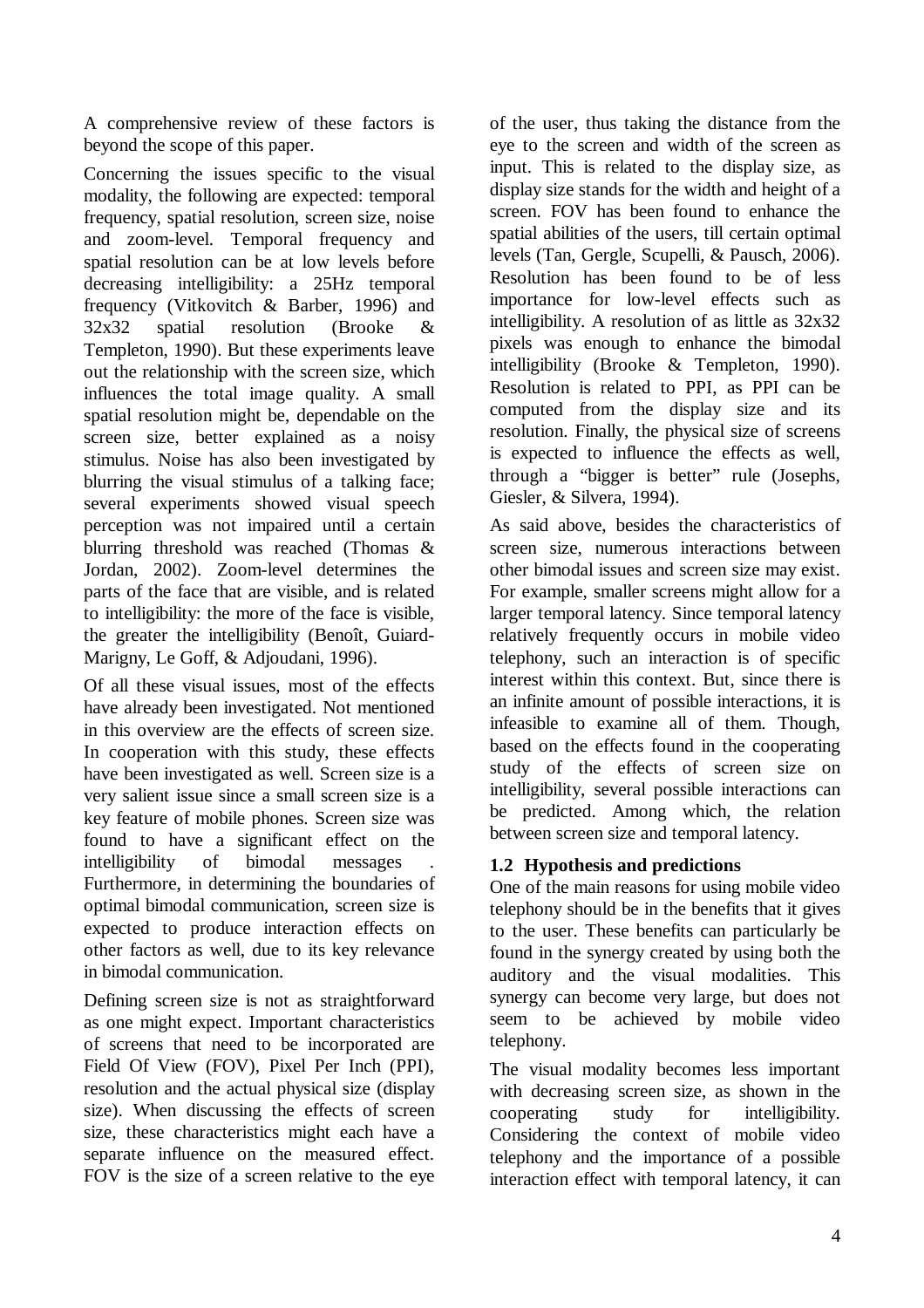be expected that temporal latency becomes less of a problem with a decreasing importance of the visual modality. This results in the following hypothesis;

R1: An interaction between temporal latency and screen size exists, such that a larger temporal latency may exists with a smaller screen size, before decreasing intelligibility.

In order to answer this hypothesis, the importance of the visual modality relative to the auditory modality should be increased. This is generally done by decreasing the reliability of the auditory channel by adding noise to it. By doing so, any changes in the visual channel will produce a greater effect on the final intelligibility. For this, the optimal level of tobe-added noise will be a secondary research question;

R1.1: Which signal-to-noise ratio(SNR) for the auditory modality maximally enhances the importance of the visual modality?

In the following chapters these hypothesis will be tested using two separate studies; using a pilot study to identify the optimal SNR (R1.1) and an experimental study (Main Study) to test the main research hypothesis (R1). The methods and results for these studies will be described and discussed.

# **2. Method**

The following section describes the method by which the hypotheses were tested. First the method of the pilot study will be discussed, after which the main study will follow.

# **2.1 Pilot study**

A pilot study was conducted to answer R1.1: Which SNR for the auditory modality maximally enhances the importance of the visual modality?

In this section, the pilot study will be described. The SNR is thought to be optimal when the largest synergy effects are visible. The pilot study consists of two stages that are described in this method section. After a test on intelligibility, the size of the synergy of the visual information can be estimated.

### *2.1.1 Participants.*

In the pilot study six people participated. All participants were students of the University of Twente with normal or corrected to normal vision and hearing. All participants participated on a voluntary basis. The participants of the pilot study were not allowed to participate in one of the main studies. This precaution was necessary to prevent learning effects from the experience with the pilot study from influencing the results of the main studies.

### *2.1.2 Materials and Apparatus.*

A computer with accompanying headset was used to present the videos with audio or the audio alone. All videos were shown on a 15" computer screen. The participants who were participating in the audio-alone condition of the second part of the pilot study saw a white screen during the experiment instead of the videos. In the first part of the pilot study, all participants saw a white computer screen when they were listening to the audio.

The listening test that was used in the first part of the pilot study is the first halve of an official English listening test normally used on university preparatory secondary education in the Netherlands to indicate the knowledge level of the English language. The test contains standardized questionnaires and norm based scoring forms. The original norm based correction materials were used to determine the level of knowledge of the English language of the participants.

A set of 9 videos was selected from the original material. The videos that were selected had the most footage where the face of the person who was talking in the videos was visible on screen. This was done because the experimenters thought that 'disturbing' screen shots, in which the face of the talking person was not visible, could negatively influence the intelligibility of the audio signal.

For the second stage of this pilot study, different SNR values were added to the material. According to different literature the used SNR usually differs between -0dB and - 24dB, with a maximum synergy around -18dB (Benoit, Mohamadi, & Kandel, 1994).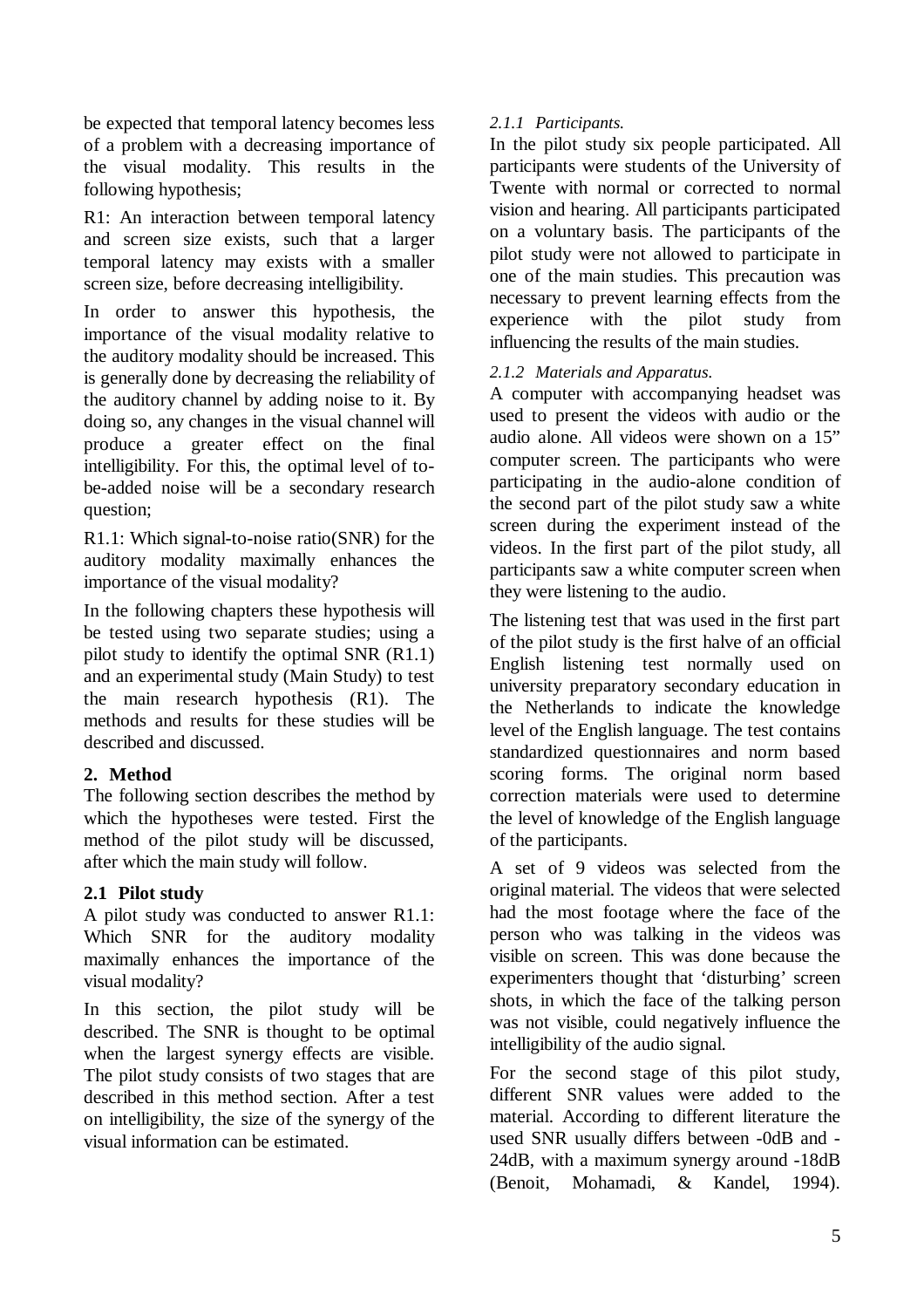(1) RMS<sub>amplitude,signal</sub>=20<sup>\*</sup>log<sub>10</sub> 
$$
\frac{Xsignal}{Xref}
$$
  
\n(2) RMS<sub>amplitude,noise</sub>=20<sup>\*</sup>log<sub>10</sub>  $\frac{Xnoise}{Xref}$   
\n(3) SNR<sub>dB</sub> = 20<sup>\*</sup>log<sub>10</sub>  $\frac{Xsignal}{Xnoise}$   
\n(4) SNR<sub>dB</sub> = (RMS<sub>amplitude,signal</sub> - RMS<sub>amplitude,noise</sub>)

Figure 1. Computation of the SNR.

However these effects are found with a stimulus of 18 words. Stories are harder to fully understand and probably have other synergy levels at other ratios. For this reason, the ratios tested in the pilot study are lower than in the described literature, namely; -12dB, -9dB and -6dB.

The SNRs are defined as described in Figure 1. The Root Mean Square (RMS) amplitudes of the different sources (signal and noise) were computed in decibel Full Scale (dBFS). This dBFS is always negative, and is defined as a logarithmic scale with as reference the clipping point of the hardware. Thus, 0dBFS is the loudest possible output. The RMS value is a logarithmic function of the power of the source (Xsignal and Xnoise) and the power of the reference point (equation 1 and 2). The SNR (in dB) then is defined as a logarithmic function of the power of the different sources (equation 3). These three functions can be rewritten to equation 4.

The RMS values of the signals are changed in order to change the SNR. These values were - 12dB, -15dB and -18dB. The RMS value of the noise was kept constant at -6dB. The three possible combinations resolved in SNR values of -6dB, -9dB and -12dB. These SNRs were used in this pilot study.

The type of noise used among various studies differs. Most studies use white noise (e.g., Benoit et al., 1994; Robert-Ribes et al., 1998); an equal amount of energy that is added to all frequencies. Other studies use more sophisticated types of noise (e.g. Drullman, 1995), such as pink noise. With this latter type of noise a decreasing amount of energy is added in the higher frequencies. In this experiment white noise was used because this type was thought to be the most effective one and the one that is most realistic to occur in mobile-video phone use.

#### *2.1.3 Procedure*

As said above, the pilot study consisted of two stages. The first stage tested the participants on their knowledge of the English language, with an audio test on a computer in normal screen size. With this audio test the original questionnaire was used to get an accurate result. The described questionnaire measured how well the participants understood the content of the presented material. The same audio and accompanying test was presented to all participants. This was done to make it possible to find out if the amount of knowledge of the English language influences the score on the second part of the main study.

After this first part of the pilot study, pairs were made and each of these 3 pairs got test material in the second part of the pilot study with another SNR.

After the first stage, every participant was invited for the second stage. The second stage used also a normal screen size and no forced distance to the screen. For this stage, each pair was presented with stimuli with one of the 3 SNR values. One halve of the pair saw and hear the material, the other only heard the material. Each halve of the pair will do the test separately from the other halve. In sum, the second stage of the pilot study will consist of six conditions: 3 (SNR) X 2 (with or without video).

Before the experiment demographic data was asked like name, sex, age, occupation and nationality. Before each test participants was told that he or she is going to watch a video or hear a story which is an English listening test, designed to measure their understanding of the stimulus. Participants were asked to perform as well as possible on the test. Participants were asked if they need to and were wearing any glasses, lenses or hearing-aid. For the second stage of this pilot study, it was told that noise has been added to the auditory material.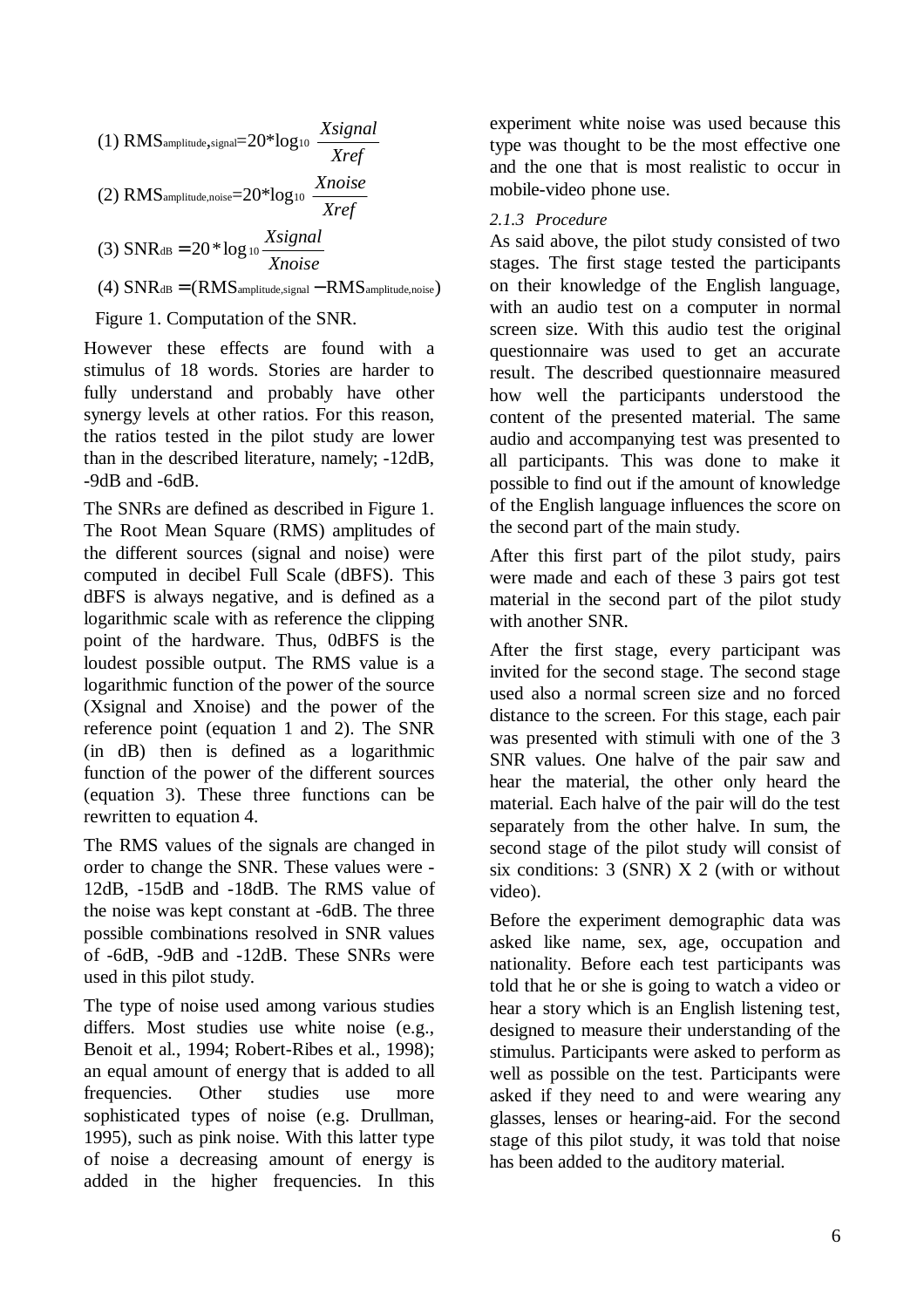# **2.2 Main study**

In this section will be described how the main study was constructed and carried out.

With this experiment the researchers wanted to examine the second hypothesis of this paper (R2): An interaction between temporal latency and screen size exists, such that a larger temporal latency may exists with a smaller screen size, before decreasing intelligibility. First something will be told about the participants of the experiment. The other two sections are about the materials that were used for the experiment and finally the whole procedure of this first main study is pointed out.

# *2.2.1 Participants*

Every participant watched the three videos in a certain order on the three different screen sizes. This gave 36 possible unique conditions. Before the experiment these conditions were constructed and 11 of them were used . Almost all participants were students of the University of Twente. Participants participated on a voluntary basis or received study credits for their participation in the experiment. The latter happened if the participant was a first or second grade Psychology student, because only students of these cohorts can collect these credits. In this experiment 8 participants received study credits.

#### *2.2.2 Materials and Apparatus*

Because of the results of the pilot study and findings in literature was decided that a SNR of -9dB was used in the main studies. This SNR was computed as described in the method section of the Pilot Study.

The experiment took place in two rooms of a behavioural sciences research laboratory at the University of Twente. In each of the two rooms, the experimental placing was exactly the same and is described here.

Because the distance participants had to the screen could influence the results of the experiment, they were forced to keep a particular distance and position by placing the chair in front of the computer and the computer keyboard on a fixed location. As

mentioned in the Introduction during a conversation using a mobile video telephone, latency can occur. In this second study a latency of 250ms was added to the audio of the official CITO English video/listening task; i.e., the lip movements preceded the sound 250ms. Furthermore a transparent screen was placed in front of the computer monitor that prevents the participants from coming to close to the monitor.

There was also the possibility to watch participants during the experiment with a camera to see if participants kept the right distance and position. This was used to check if people were not moving their body too much during the experiment.

In situations where participants are able to choose their own distance and position to a screen, they are likely to move closer when a small screen size is shown. Being closer to the screen makes the screen relatively larger for the eye and thus increases the FOV, which might diminish any effects of difference in intelligibility between the three screen sizes.

As mentioned in the Introduction during a conversation using a mobile video telephone, latency can occur. In this study a latency of 250ms was added to the audio of the official CITO English video/listening task; i.e., the lip movements preceded the sound 250ms.

A computer was used to show a video with delayed audio. Participants heard the noisy sound of the video message trough professional headphones. Three screen types were used, namely; computer screen size, PDA screen size and mobile (video) phone screen size. Table 1 together with the size of the screens, resolution of each screen size and the FOV. In literature, different definitions of FOV can be found. In this research the FOV is the angle subtended from the eyes to the left and right edges of the displayed screen (Tan, 2004).

All these screen sizes were showed on the same computer monitor. To prevent differences in screen quality to influence the results, this was kept as stable as possible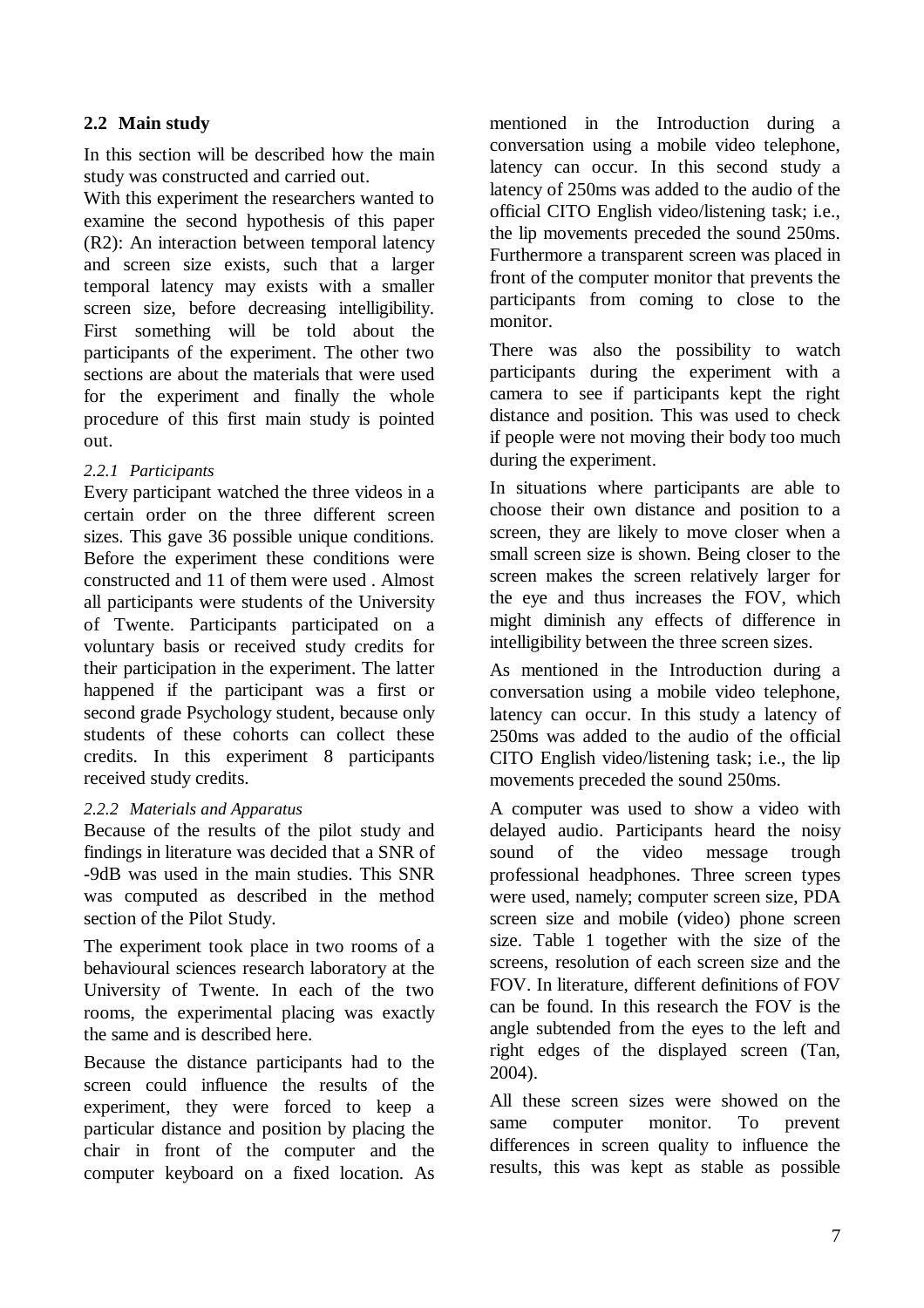Table 1.

*Screen type, size, resolution and Field of View (FOV) of each screen used in the experiment*

| Screen type          | Size (cm) | Resolution (pixels) Field of View (°) |       |
|----------------------|-----------|---------------------------------------|-------|
| Computer             | 38.10     | 1280x960                              | 13.48 |
| PDA                  | 12.82     | 394x316                               | 4.50  |
| Mobiel (video) phone | 6.02      | 177x158                               | 1 1 2 |

throughout the different screen sizes by maintaining a screen resolution of 1280x1960 during the experiments.

### *2.2.3 Procedure*

The experiment consisted of 36 different conditions. To show the videos of the English video-audio test, three different screen sizes were used. Before the experiment, participants were told that they are going to watch a video which can be seen as part of a video/listening test. Participants were asked to pretend as if it was a real video/listening test and to remember as much as possible from the video.

In each condition, participants saw the three videos on a computer screen in one of the three sizes. For each of the first 36 participants, the combination and/or order of a certain video on one of the screen sizes will be different. So, before the experimentation starts the 36 unique test conditions were programmed. The temporal latency of 250ms was added to these conditions. Participants were randomly assigned to one of the conditions. After each video they had time to fill out the question that belongs to that video. The duration of the experiment was approximately 20 minutes but depended also on how long it took for a participant to answer the questions.

All the videos contain sound with the -9dB SNR ratio that was investigated in the pilot study . As mentioned before a latency of 250ms was added to the audio of the official CITO English video/listening task. At the beginning of the experiment some demographic data was asked; i.e., name, sex, age, occupation and nationality. Although participants need to have normal vision or hearing or corrected to normal vision or hearing, they also had to fill out if they were

wearing their glasses, lenses or hearing-aid. The experimenters told everyone who wanted to participate that it was obligatory to wear the mentioned hearing or vision aids if necessary.

The speech in the video was played with decreased auditory quality trough professional headphones. The volume of the audio was fixed. As mentioned before a transparent screen in front of the computer monitor, and a fixed chair and computer keyboard prevented the participant of coming too close to the computer screen and moving too much.

After the videos the participants had to answer some questions about the difficulty of it. These questions were asked to evaluate how the participants experienced the experiment. According to research literature (Osgood, Suci, & Tannenbaum, 1957), the subjective experience with media can be divided in three factors that influence the evaluation of this experience; evaluation, activity and potential. The evaluation factor evaluates if an experience was pleasant/unpleasant or interesting/not interesting. The factor of activity can be measured with questions about the way in which participants had to be 'active' or felt excited or not during the experiment. The last factor; potential, aims to measure to what extent the participant experienced the experiment as tough or difficult. These three factors underlie the questions that participants had to answer at the end of the experiment to give their evaluation of the experiment. The questions were in a multiple choice format.

Participants were asked to tell nothing about the experiment to other students. The test results, rated with the original CITO scoring forms, were used to determine the rate of intelligibility of the videos. During the experiments answering time was measured over and across different screen sizes.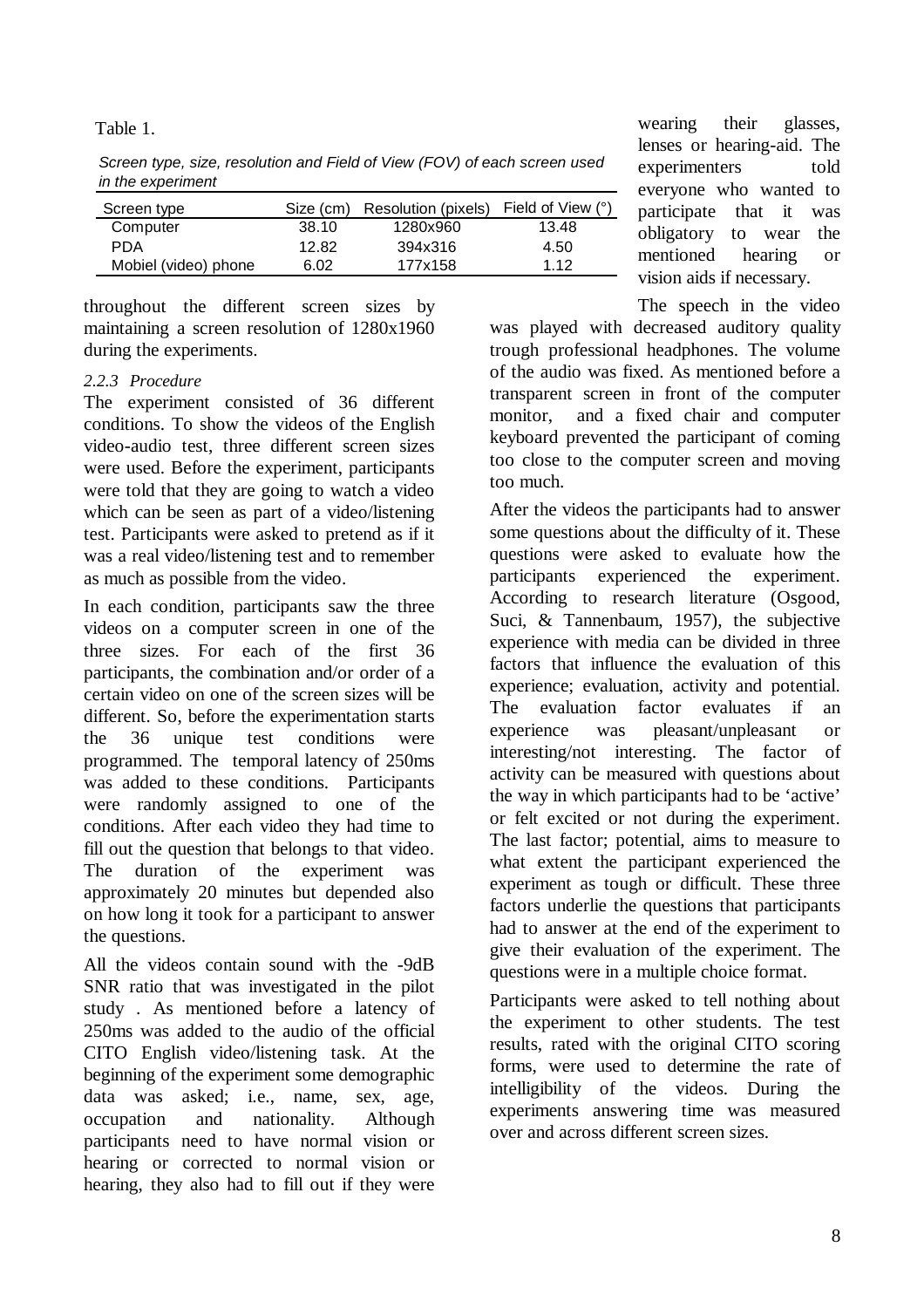#### **3. Results**

In the following, the results will be discussed for each study.

#### **3.1 Pilot study**

In the pilot study two tests were carried out; the first test aimed to measure the English language knowledge of the participants and the second test measured the intelligibility of the official CITO video listening test, with or without video. Table 2 shows the

results of this Pilot Study, where the second and fourth column contain the number of correct answers on the first and second test.

In the third and fifth column the percentage of correct answers on the first and second test can be found. The different conditions in the experiment are here represented by a number ranging from 1 to 6 that can be found in the first column. In all conditions the first test was an English listening task, the second one an audio only or audio-video test with one of the three chosen signal-to noise ratios. For each condition is mentioned if it was an audio onlyor an audio and video condition and what the height of the SNR was.

Only from the conditions with a SNR of -6dB can be concluded that the video increases the intelligibility of the test material, although it is also possible that this effect is partly caused by the better knowledge of the English language of the participant in the second, video-audio condition. This is one of the reasons why these SNR was not chosen for the main study. Another reason is that in comparison with the 3-6 conditions the score on the  $2<sup>nd</sup>$  test in the first and second condition was rather high especially in the video-audio condition and therefore the experimenters thought that this SNR could maybe be too high to show a significant effect of synergy in the main studies.

In the third and fourth condition, there was a very big difference between the scores on the English listening task. As visualized by Table 2, the participant in condition 3 had only one out of 9 correct answers more than the one in condition 4. This difference is very small in

Table 2.

|  | Summary of the descriptive statistics of the Pilot Study |  |  |
|--|----------------------------------------------------------|--|--|
|  |                                                          |  |  |

|           |          | Accuracy (first test) |            |       | Accuracy (second test) |
|-----------|----------|-----------------------|------------|-------|------------------------|
| Condition | SNR (dB) | Score                 | Percentage | Score | Percentage             |
| 1. audio  | -6       | 8/12                  | 66.67      | 4/9   | 44.44                  |
| 2. video  | -6       | 10/12                 | 83.33      | 7/9   | 77.78                  |
| 3. audio  | -9       | 12/12                 | 100.00     | 4/9   | 44.44                  |
| 4. video  | -9       | 3/12                  | 25.00      | 3/9   | 33.33                  |
| 5. audio  | $-12$    | 7/12                  | 58.33      | 5/9   | 55.56                  |
| 6. video  | $-12$    | 9/12                  | 75.00      | 5/9   | 55.56                  |
| Mean      |          |                       | 68.06      |       | 51.85                  |
|           |          |                       |            |       |                        |

comparison with the difference between the scores of the English knowledge task and this can possibly show that the synergy of the video is high. Therefore and also because of the results from literature the experimenters choose to use the SNR of these two conditions for the main studies.

The reason why the SNR of -12dB was not chosen for the main studies is that there was no difference found in scores on the third test between the fifth and sixth condition.

### **3.2 Main study**

 $\overline{a}$ 

The main study was designed to investigate the effects of screen size on intelligibility of a bimodal message with an audio delay of 250ms.

The reliability of the measurement devices has not been analyzed, since the devices have already been tested and evaluated in previous studies using large pools of participants as a norm group  $(N=359)^1$ . Considering the withinsubjects design, the number of participants for each condition was too small to perform a statistical analysis.

<sup>&</sup>lt;sup>1</sup> Tested by CITO. See [www.cito.nl](http://www.cito.nl) for more information aobut this organization.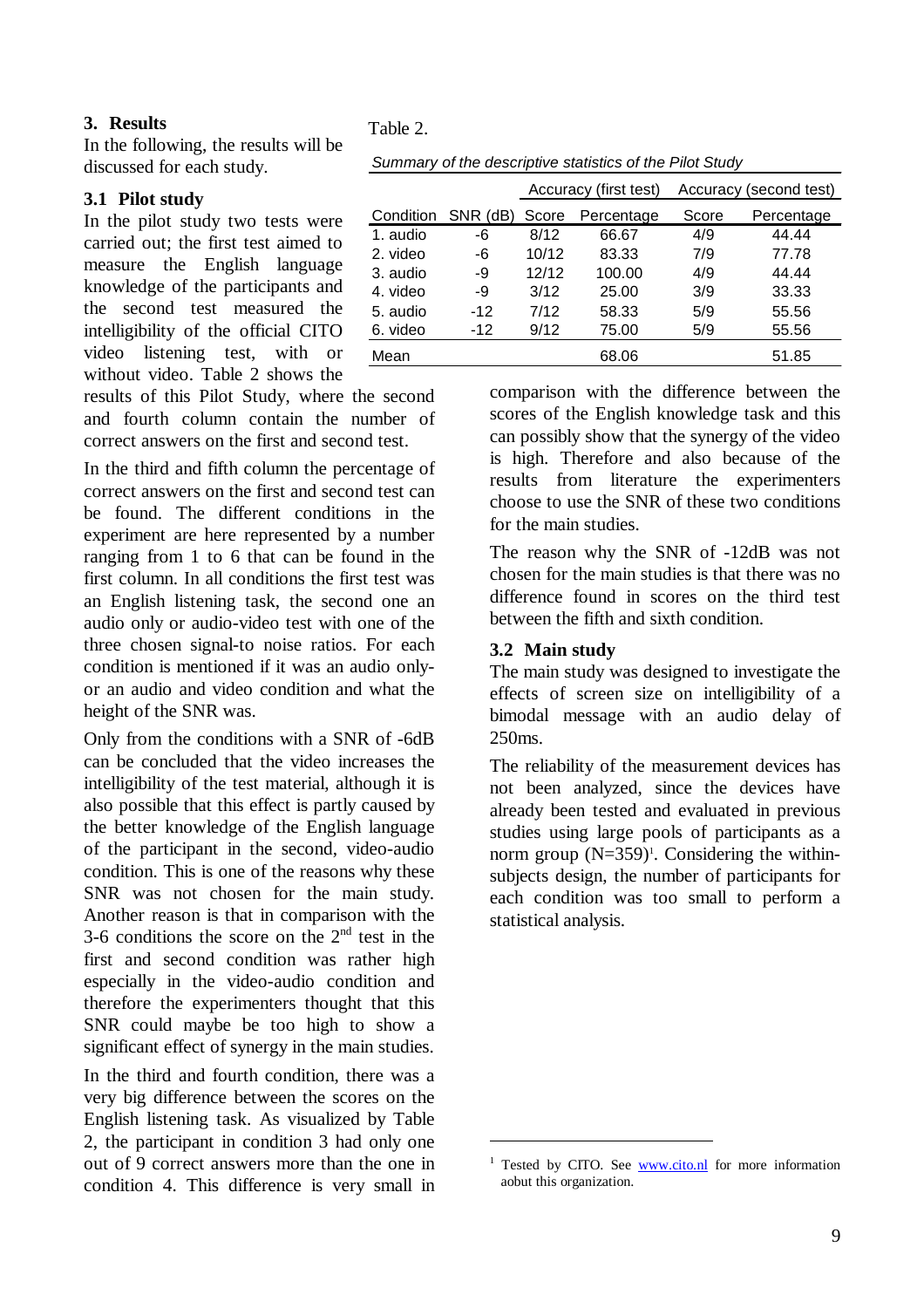Table 3. Adopted from Van der Sluis et al. (2007).

| Accuracy scores on each question for two screen sizes |
|-------------------------------------------------------|
| and the difference between the small and large screen |
| sizes                                                 |

|          | Accuracy |             |       |             |
|----------|----------|-------------|-------|-------------|
|          |          | Screen Size |       |             |
| Question | Mean     | Small       | Large | Large-Small |
| 1.1      | 0.70     | 0.67        | 0.61  | $-0.06$     |
| 1.2      | 0.48     | 0.44        | 0.56  | 0.11        |
| 1.3      | 0.57     | 0.44        | 0.72  | 0.28        |
| 2.1      | 0.33     | 0.28        | 0.33  | 0.06        |
| 2.2      | 0.83     | 0.72        | 1.00  | 0.28        |
| 2.3      | 0.70     | 0.72        | 0.67  | $-0.06$     |
| 3.1      | 0.76     | 0.61        | 0.76  | 0.15        |
| 3.2      | 0.81     | 0.89        | 0.67  | $-0.22$     |
| 3.3      | 0.93     | 0.94        | 1.00  | 0.06        |
| Mean     | 0.68     | 0.63        | 0.70  | 0.07        |

Although the best 9 videos were chosen for this study, the experimenters thought that three of these 9 videos could possibly influence the outcomes negatively because of irrelevant or false footage. The mentioned footage could confuse the participants and influence their score negatively, because the footage is in place of the speaker at critical moments or is relevant to the storyline but false. False footage has been found to be able to have a negative influence on the outcomes of listening assignments such as these (Gruba, 1997). For these reasons the validity of each specific question has been checked performing a descriptive analysis on the difference in accuracy between the smallest and largest screen size. As can be seen in Table 3. The source for analyzing the validity of the questions was a cooperating study which used 54 participants. Thus; the in Table 3 named accuracy scores are based on another study which used the same material as this one.

The mentioned results of the accompanying study are also used to compare the results with the in the accompanying- and this study used material and the statistics of the norm group results. These statistics allow a comparison with the mentioned norm group results, supporting the previous results reliability of the pilot study and thus research question 1.1, concerning the effects of the SNR of -9dB.

This comparison has been made using a ttest on the means of both results concerning all 9 questions. This t-test showed a significant difference between the norm group results (M=7.58, SD=0.87) and the current results  $(M=6.13, SD=1.33), t(53)=7.99$  $(p<.001)$ .

 The questions that had an uncertain validity performed different (i.e., had a negative difference) compared to the other questions (i.e., which had a positive difference). Because the data underlines the possible theoretical problems raised about the validity of these questions, they were left out of any further analysis in the mentioned cooperating study and also in this main study.

The primary effect of screen size on intelligibility was analyzed using an analysis of variance (ANOVA) on accuracy and answering time by screen size for all videos. The accuracy for each video, used as an indicator of intelligibility, was computed by summing the accuracy of the questions specific to that video. The same was done for answering time. The descriptive statistics of this summation are shown in Table 4 and Figure 3. All statistical tests are performed with an alpha level of .05.

The analysis of variance on accuracy was found to be non-significant, indicating no influence of screen size on intelligibility in the



Figure 3. Accuracy and answering time for the different screen sizes.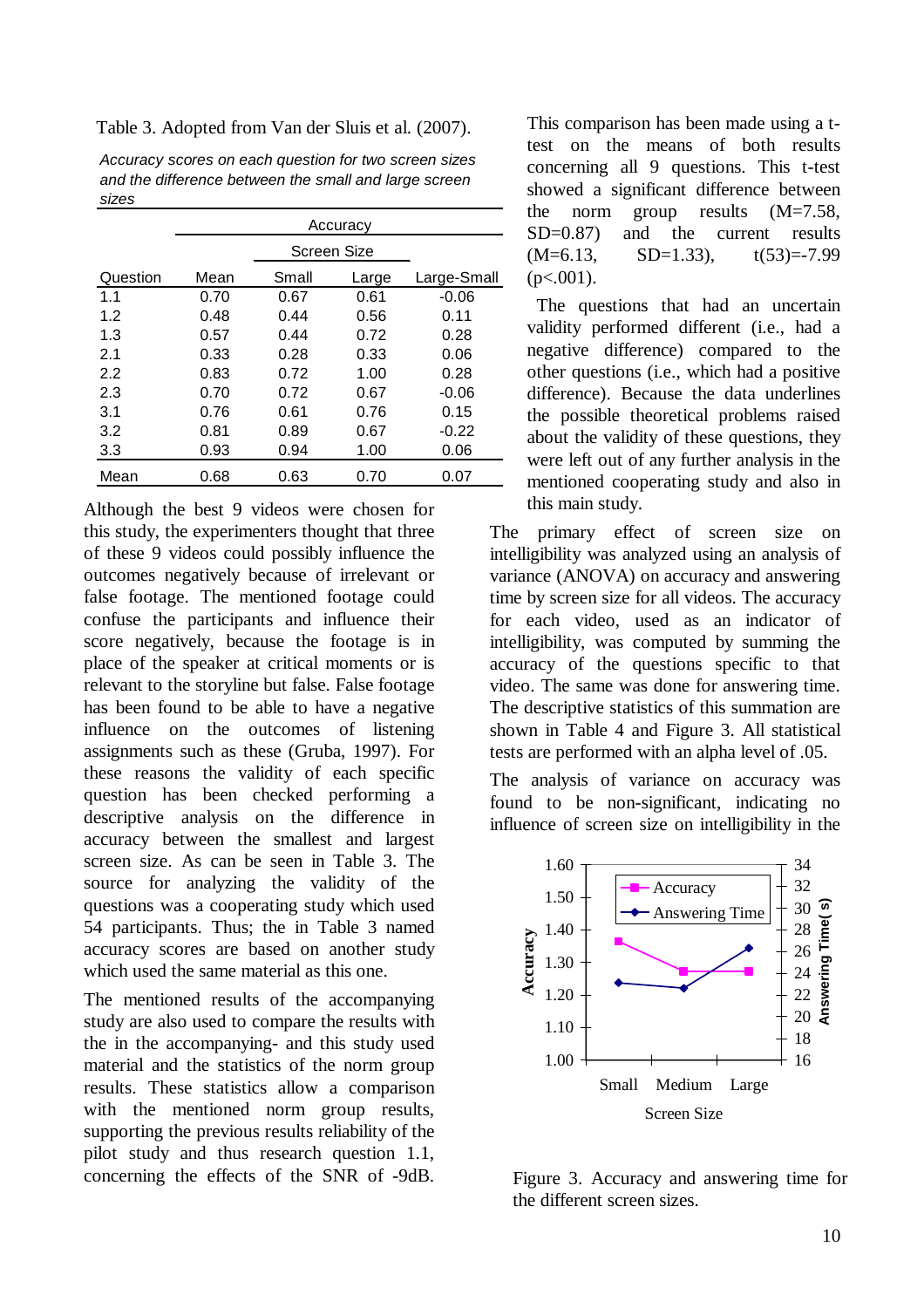### Table 4.

|                    | Accuracy |                | Answering Time |                |  |  |
|--------------------|----------|----------------|----------------|----------------|--|--|
| <b>Screen Size</b> | Mean     | Std. Deviation | Mean           | Std. Deviation |  |  |
| Small              | 1.36     | 0.67           | 23.12          | 3.46           |  |  |
| Medium             | 1.27     | 0.47           | 22.61          | 12.36          |  |  |
| Large              | 1.27     | 0.65           | 26.32          | 4.07           |  |  |
| Video              |          |                |                |                |  |  |
|                    | 1.09     | 0.70           | 27.20          | 9.94           |  |  |
| 2                  | 1.45     | 0.52           | 20.70          | 10.71          |  |  |
| 3                  | 1.36     | 0.50           | 24.15          | 15.45          |  |  |
| Sequence           |          |                |                |                |  |  |
| First              | 1.18     | 0.60           | 27.03          | 15.24          |  |  |
| Second             | 1.18     | 0.60           | 27.13          | 10.60          |  |  |
| Third              | 1.55     | 0.52           | 17.89          | 8.30           |  |  |
| Mean               | 1.30     | 0.59           | 24.02          | 12.19          |  |  |

*Descriptive statistics for accuracy and answering time for each screen size, video and sequence*

expected direction. For answering time the same was found. The other expected effects are sequence and video effects and difference

in difficulty per video. The analysis was done using an ANOVA on accuracy and answering time. The descriptive statistics of these analyses are also shown in Table 4.

For sequence the analysis of variance on accuracy and answering time was found to be non-significant. For video the results where also found to be non-significant although the found results for variance in answering time on video suggested a trend.

# **4. Discussion**

The discussion consists of two parts. First will be a review of the study and its results, accompanied with a thorough discussion about it. The second part will discuss the implications of this study.

# **4.1 Interpretation of the findings**

This study explored the interaction of screen size with temporal latency between the auditory and visual stimuli. For this study, the auditory stimulus quality has been reduced by decreasing the SNR to -9dB, based on findings from the Pilot Study and other studies. The results of the Pilot Study indicated a large increase in intelligibility starting from a SNR of

-6dB. This does not fully answer research question R1.1, asking which SNR maximally enhances the intelligibility. But, together with findings from others studies, does contain enough information to base a sufficient SNR on, namely -9dB. Furthermore, the results on the video-listening test of the Main Study confirmed the influence of the SNR on the performance on the test with a significant decrease in accuracy

scores of 16.11% compared to the norm scores of the test.

The main study explored the main hypothesis (R1). This was tested by presenting the auditory stimulus with the SNR of -9dB and the visual stimulus at three different screen sizes (mobile phone, PDA and monitor), and measuring intelligibility of these bimodal messages by using a standardized videolistening test. Furthermore, a temporal latency of 250ms was added between the visual and the auditory stimuli. Due to relatively few participants  $(N=11)$ , none of the findings were significant. However, the data did indicate an effect in the opposite direction as found in the cooperating study. To be precise, a larger screen size produced lower accuracy scores.

These results suggest that the interaction effect predicted by the main hypothesis (R1) is correct. The problems of temporal latency are enhanced by a larger screen size, indicating a more intense processing of the stimuli from the larger screen. The findings on answering time support this as well, being that the largest screen size produced a higher answering time, thus required more processing.

These results are very interesting and relevant for mobile (video) phone use. The used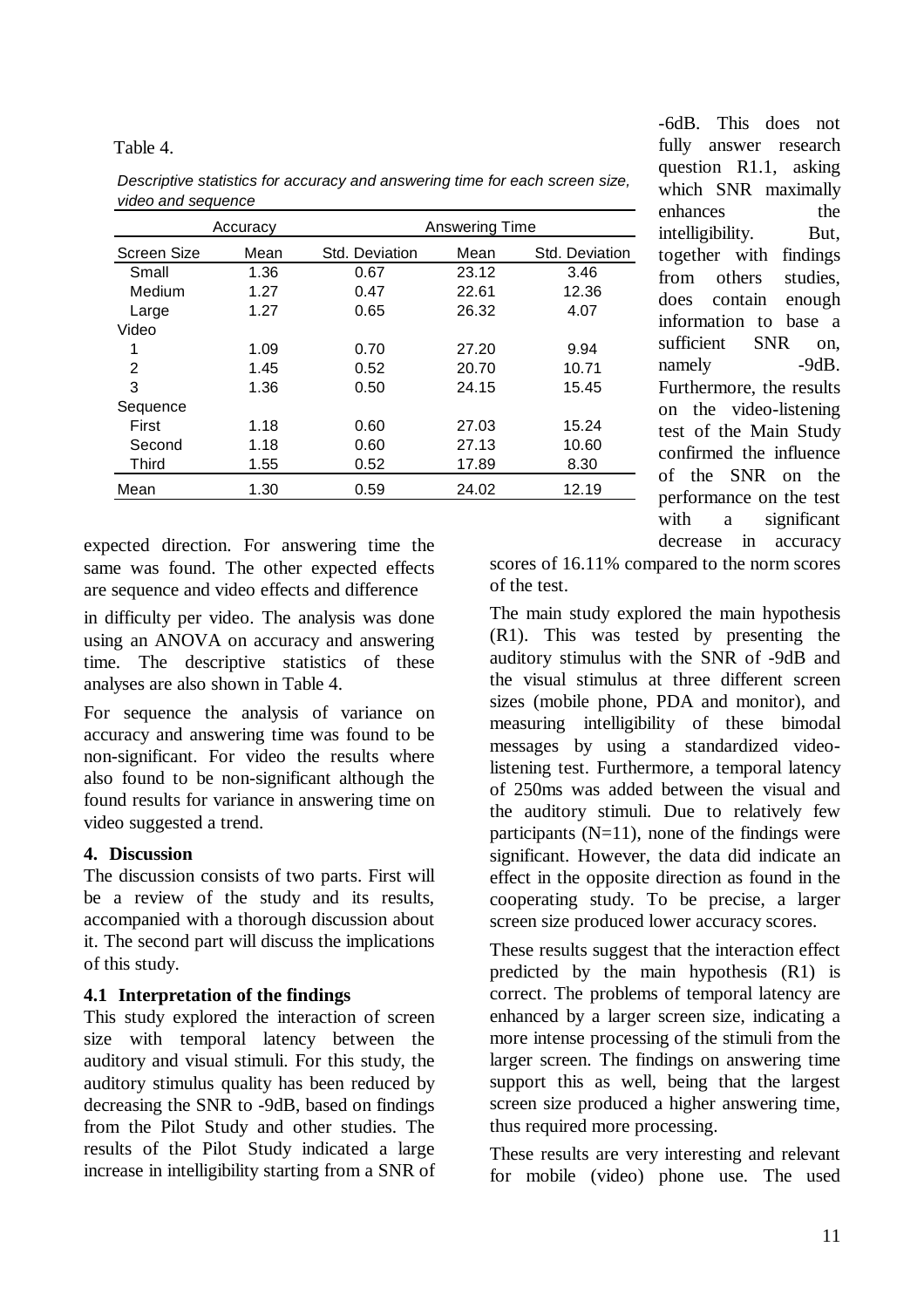temporal latency, 250ms, has been found to cause an effect in other studies as well (Summerfield, 1992), and to occur quite often in common everyday usage (Basso, 2006). Although a minor effect was found it is imaginable that another temporal latency would have given other results. Therefore in future studies the effect of different amounts of temporal latency on different screen sizes should be investigated.

# **4.2 Implications of the findings**

The implications of the findings from the studies will be discussed two-folded; at a theoretical level and at a practical level.

The results of the cooperating studies suggested a difference between two processing stages. This notion is supported by several cognitive models as well. For example, Wickens (2002) identifies four different stages of processing. The first two are perceptual and cognitive activities, which can be translated to the integration and processing of the stimuli such as identified by the results. Furthermore, the ACT-R cognitive architecture (Anderson et al., 2004) also differentiates between a visual module for perceiving the environment, and a pattern matcher for interpreting the perceived stimuli. Thus, different stages of processing information exist: one at a perceptual level, and one at a cognitive processing level.

The indications of the main study, on the interaction between screen size and temporal latency, suggests some interaction between both stages. Since in this study the intelligibility decreased with a larger screen size, it can be concluded that a failing bimodal integration (due to temporal latency) is more problematic to the cognitive processing of the stimuli (indicated by the intelligibility), especially when the modalities contribute more equally to the perception (in cases of a larger screen size).

Also, on a theoretical level, the lacking difference between men and women is striking with most other findings from media psychological experiments concerning the influence of screen size (e.g., Grabe, Lombard, Reich, Bracken, & Ditton, 1999). The main difference between the studies from most

media psychological scholars and this one is the used screen size. This experiment focused on relatively small screens, where the gender differences are mostly found for large screens. Furthermore, the differences are mainly at other effects (e.g., arousal). This indicates that the difference between smaller screens works through other mechanisms than the difference between larger screens. This is confirmed by findings that effects on arousal by large screens interacts with media content and gender (Grabe et al., 1999), suggesting these effects occur at a cognitive level instead of a perceptual level.

Beside of the theoretical implications, there are several practical issues that have to be taken into account. Knowing that screen size influences the communication through mobile video telephony at a very basic level asks for future research about the boundaries of this effect and about higher level effects. Furthermore, it asks for ways to cope with these effects.

This holds for the temporal latency effects which were explored by the Main Study. It seems the strength of temporal latency effects interacts with other factors such as screen size. Further research has to examine under which conditions which temporal latency is disturbing. As mentioned in the Introduction, in literature there is no consensus about the smallest amount of temporal latency that is noticeable and disturbing for people. Therefore it is impossible, at least at this point, to give strict guidelines about the amount of temporal latency between the audio and video that is acceptable for mobile video telephony in general.

Another practical application that could be derived from the in this paper described research is that there probably is a threshold for which video still contributes to the intelligibility of the audio. This can be very useful information for users since when the video does not have a surplus value it is more practical to turn it off and instead use only audio. To investigate how this could be implemented in mobile-video phones and under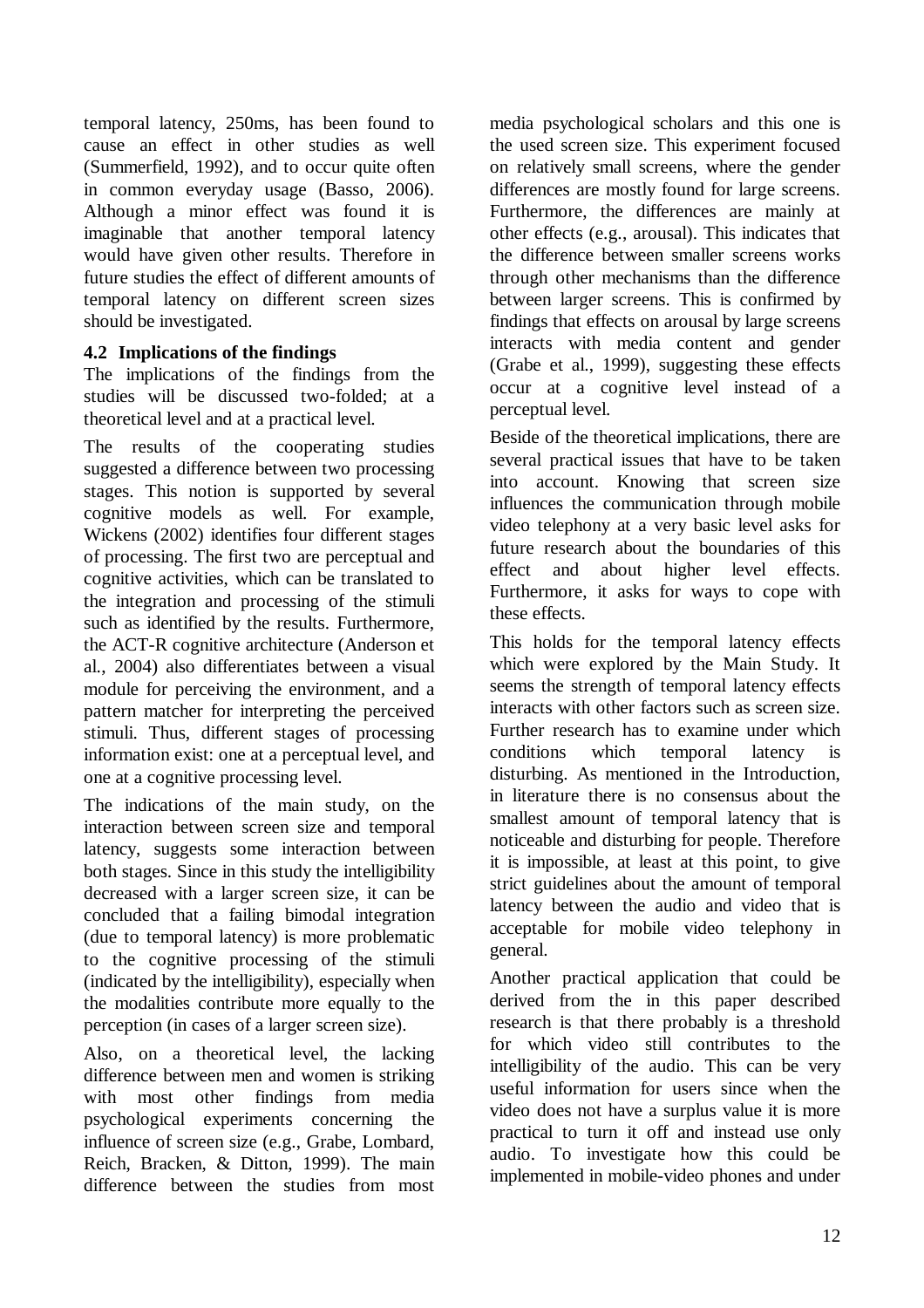which conditions the screen does not have a surplus value anymore need to be investigated in further research.

Knowing such a threshold for temporal latency can give rise to technical solutions which increase the chance the latency stays below this threshold. Using a buffer set some time before the threshold, the occurrence of increased latency can be captured with the buffer. By this, the occurrence of temporal latency issues can be decreased without notice of the user, by slightly increasing the overall (unnoticeable) temporal latency.

In the above text are different practical restrictions, possibilities of and solutions for mobile-video phone use addressed. Most of these were not or only partly investigated by the experiments of this paper. Therefore the experimenters see it as a challenge for future research to investigate the restrictions and possibilities of mobile-video phone use in relation to different multimodal effects as they are described in the introduction of this paper.

#### **5. References**

- Anderson, J. R., Bothell, D., Byrne, M. D., Douglass, S., Lebiere, C., & Qin, Y. (2004). An Integrated Theory of the Mind. *Psychological Review, 111*(4), 1036-1060.
- Basso, A. (2006). Beyond 3G video mobile video telephony: The role of 3G-324M in mobile video services. *Multimedia Tools and Applications, 28*(1), 173-185.
- Benoît, C., Guiard-Marigny, T., Le Goff, B., & Adjoudani, A. (1996). Which components of the face do humans and machines best speechread? In D. G. Stork & M. E. Hennecke (Eds.), *Speechreading by humans and machines: Models, systems, and applications* (pp. 315-328). Berlin: Springer-Verlag.
- Benoit, C., Mohamadi, T., & Kandel, S. (1994). Effects of Phonetic Context on Audio-Visual Intelligibility of French (Vol. 37, pp. 1195-1203).
- Bertelson, P., Vroomen, J., & De Gelder, B. (1997). *Auditory Visual Interaction in Voice Localization and in Bimodal Speech Recognition: The Effects of Desynchronization.* Paper presented at the Proceedings of the Workshop on Audio-visual Speech Processing: Cognitive and Computational Approaches, Rhodes, Greece.
- Brooke, N. M., & Templeton, P. D. (1990). Visual speech intelligibility of digitally processed facial images. *Proceedings of the Institute of Acoustics, 12*, 483-490.
- De Gelder, B., & Vroomen, J. (2000). The perception of emotions by ear and by eye. *Cognition and Emotion, 14*, 289- 311.
- Dixon, N. F., & Spitz, L. (1980). The detection of audio-visual desynchrony. *Perception, 9*, 719-721.
- Drullman, R. (1995). Speech intelligibility in noise: Relative contribution of speech elements above and below the noise level. *The Journal of the Acoustical Society of America, 98*(3), 1796-1798.
- Erber, N. P. (1975). Auditory-visual perception of speech. *Journal of Speech and Hearing Disorders*(40), 481-492.
- Grabe, M. E., Lombard, M., Reich, R. D., Bracken, C. C., & Ditton, T. B. (1999). The role of screen size in viewer experiences of media content. *Visual Communication Quarterly, 6*, 4-9.
- Gruba, P. (1997). The role of video media in listening assessment. *System, 25*(3), 335- 345.

Josephs, R., Giesler, R., & Silvera, D. (1994). Judgment by quantity. *Journal of Experimental Psychology: General, 123*(1), 21-32.

Kelly, S. D., Barr, D. J., Church, R. B., & Lynch, K. (1999). Offering a Hand to Pragmatic Understanding: The Role of Speech and Gesture in Comprehension and Memory. *Journal of Memory and Language, 40*, 577-592.